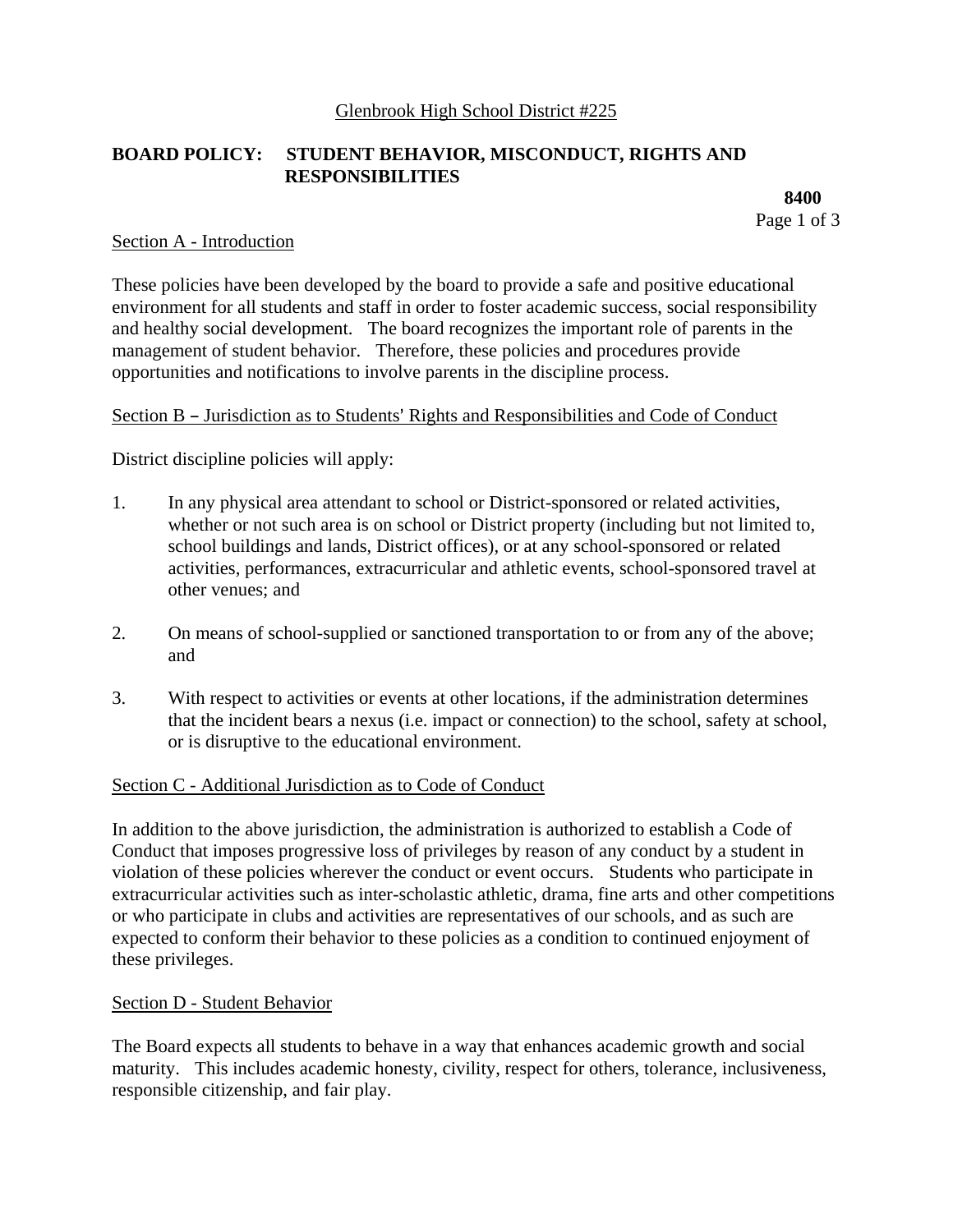# **BOARD POLICY: STUDENT BEHAVIOR, MISCONDUCT, RIGHTS AND RESPONSIBILITIES** 8400

## Section E - Misconduct

Behaviors that are wholly untenable, in that they cause harm or threaten to cause harm to the safety of others, or harm or offer the threat of harm to property or persons attending school or district-sponsored events, and/or interfere with or disrupt the educational process and educational environment, are subject to disciplinary action. Such unpermitted behavior includes, but is not limited to:

- 1. Theft and destruction of property, hazing, gambling, dishonesty, theft, harassment, bullying, and infliction or threats of harm to persons or property, failure to comply with reasonable directions, actions which provoke any substantial disruption of normal school operation, patterns of behavior that fail to conform to minimal school expectations.; and
- 2. Gang related activity or behavior, which shall include, but shall not be limited to, the wearing or displaying of gang apparel or colors, the communication of gang signs or signals, engaging in actions or conduct indicating membership or participation in, or endorsement of, a gang, or engaging in any actions or conduct defined as gang-related activity or conduct in any applicable federal, state or local statute, ordinance, rule or regulation; and
- 3**.** Such other conduct as in Policy 7220: Purpose and Use of Computer and Network Resources; Policy 8420: Student Attendance; Policy 8430: Student Smoking and Tobacco Use; Policy 8440: Academic Dishonesty; Policy 8450: Weapons Possession; Policy 8460: Illegal Substances and Paraphernalia; Policy 8470: Harassment - Students; and Policy 8480: Hazing, Bullying, or Aggressive Behavior.

## Section F - Implementation and Notification as to Rights and Responsibilities/Code of Conduct

- 1. The Board directs the superintendent to establish Student Rights and Responsibilities for inclusion in the Student/Parent Handbook which will inform parents and students of expected student behavior and prohibited misconduct and will define the rights and responsibilities of the student.
- 2. The Board offers a wide variety of extracurricular and athletic opportunities for students and recognizes that participation in these activities is a privilege and not a part of the right to education. The Board directs the superintendent to establish a Code of Conduct for student participants in athletics and student activities for inclusion in the Student/Parent Handbook with progressive loss of these privileges for violations.
- 3. The Board directs the superintendent and staff to develop, publish, and implement procedures for disciplinary actions to achieve the aims of this policy, and for appropriate parental notification.